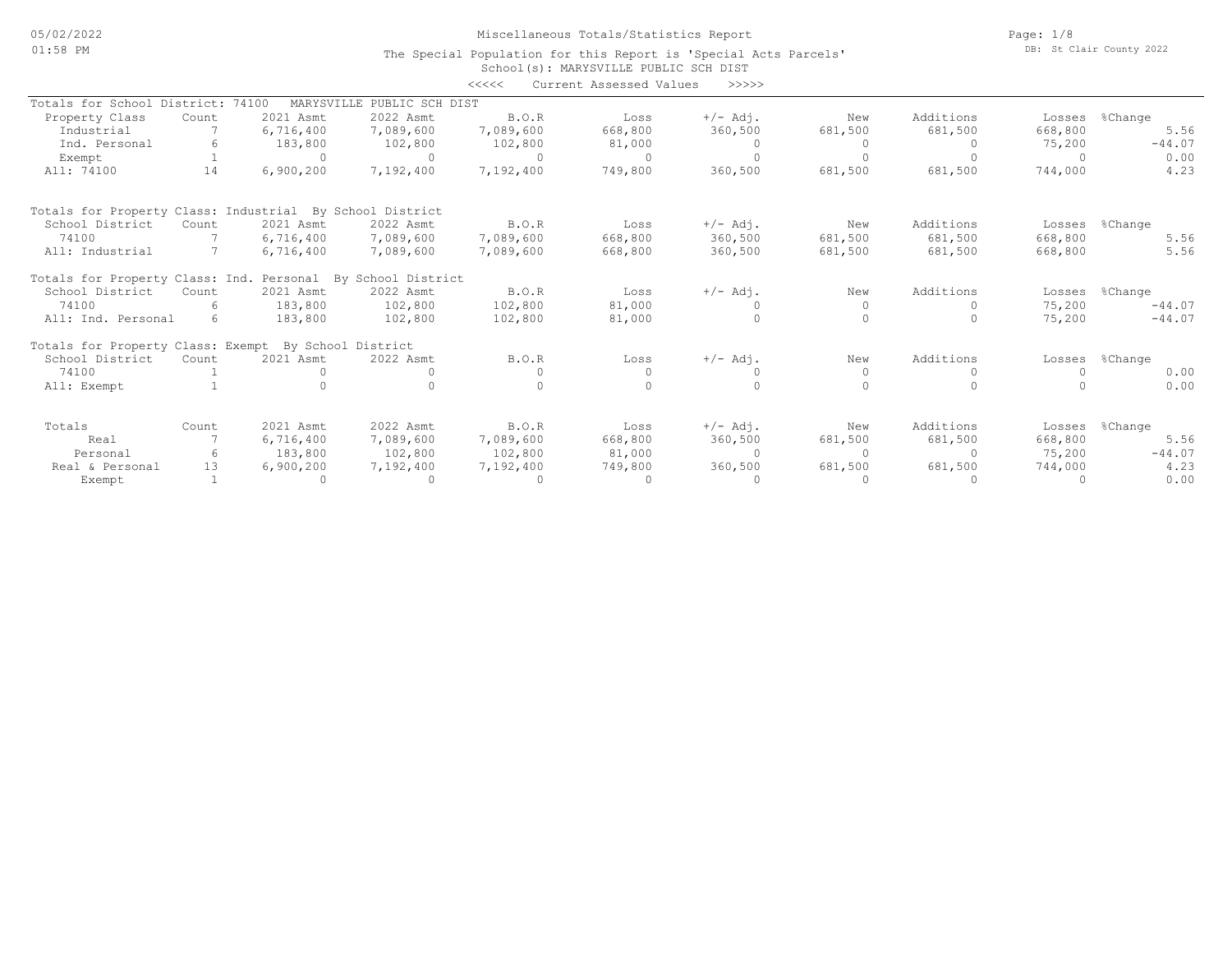05/02/2022 01:58 PM

Miscellaneous Totals/Statistics Report

Page: 2/8 DB: St Clair County 2022

#### School(s): MARYSVILLE PUBLIC SCH DIST The Special Population for this Report is 'Special Acts Parcels'

| くくくくく | S.E.V., Taxable and Capped Values |  |  |  | >>>>> |
|-------|-----------------------------------|--|--|--|-------|
|-------|-----------------------------------|--|--|--|-------|

|                                                          |            |                    |                            |           | U.L.V., randore and capped varded |             |           |           |           |           |
|----------------------------------------------------------|------------|--------------------|----------------------------|-----------|-----------------------------------|-------------|-----------|-----------|-----------|-----------|
| Totals for School District:                              |            | 74100              | MARYSVILLE PUBLIC SCH DIST |           |                                   |             |           |           |           |           |
| Property Class                                           | Count      | 2021 SEV           | Fin SEV                    | 2022 SEV  | 2021 Tax                          | Fin Tax     | 2022 Tax  | BOR Tax   | 2022 Cap  | 2022 MCAP |
| Industrial                                               |            | 6,716,400          | 6,716,400                  | 7,089,600 | 6, 285, 946                       | 6,285,946   | 6,462,157 | 6,462,157 | 6,469,945 | 6,469,945 |
| Ind. Personal                                            | 6          | 183,800            | 183,800                    | 102,800   | 183,800                           | 183,800     | 102,800   | 102,800   | 102,800   | 102,800   |
| Exempt                                                   |            | $\Omega$           | $\Omega$                   | $\Omega$  | $\Omega$                          | $\Omega$    | $\Omega$  |           | $\cap$    |           |
| All: 74100                                               | 14         | 6,900,200          | 6,900,200                  | 7,192,400 | 6,469,746                         | 6,469,746   | 6,564,957 | 6,564,957 | 6,572,745 | 6,572,745 |
| Totals for Property Class: Industrial By School District |            |                    |                            |           |                                   |             |           |           |           |           |
| School District                                          | Count      | 2021 SEV           | Fin SEV                    | 2022 SEV  | 2021 Tax                          | Fin Tax     | 2022 Tax  | BOR Tax   | 2022 Cap  | 2022 MCAP |
| 74100                                                    |            | 6,716,400          | 6,716,400                  | 7,089,600 | 6,285,946                         | 6,285,946   | 6,462,157 | 6,462,157 | 6,469,945 | 6,469,945 |
| All: Industrial                                          |            | 6,716,400          | 6,716,400                  | 7,089,600 | 6,285,946                         | 6,285,946   | 6,462,157 | 6,462,157 | 6,469,945 | 6,469,945 |
| Totals for Property Class: Ind.                          |            | Personal           | By School District         |           |                                   |             |           |           |           |           |
| School District                                          | Count      | 2021 SEV           | Fin SEV                    | 2022 SEV  | 2021 Tax                          | Fin Tax     | 2022 Tax  | BOR Tax   | 2022 Cap  | 2022 MCAP |
| 74100                                                    | $\epsilon$ | 183,800            | 183,800                    | 102,800   | 183,800                           | 183,800     | 102,800   | 102,800   | 102,800   | 102,800   |
| All: Ind. Personal                                       | 6          | 183,800            | 183,800                    | 102,800   | 183,800                           | 183,800     | 102,800   | 102,800   | 102,800   | 102,800   |
| Totals for Property Class: Exempt                        |            | By School District |                            |           |                                   |             |           |           |           |           |
| School District                                          | Count      | 2021 SEV           | Fin SEV                    | 2022 SEV  | 2021 Tax                          | Fin Tax     | 2022 Tax  | BOR Tax   | 2022 Cap  | 2022 MCAP |
| 74100                                                    |            | $\Omega$           |                            | $\Omega$  | $\circ$                           | $\Omega$    |           |           |           |           |
| All: Exempt                                              |            |                    |                            |           | $\cap$                            |             |           |           |           |           |
| Totals                                                   | Count      | 2021 SEV           | Fin SEV                    | 2022 SEV  | 2021 Tax                          | Fin Tax     | 2022 Tax  | BOR Tax   | 2022 Cap  | 2022 MCAP |
| Real                                                     |            | 6,716,400          | 6,716,400                  | 7,089,600 | 6, 285, 946                       | 6, 285, 946 | 6,462,157 | 6,462,157 | 6,469,945 | 6,469,945 |
| Personal                                                 | 6          | 183,800            | 183,800                    | 102,800   | 183,800                           | 183,800     | 102,800   | 102,800   | 102,800   | 102,800   |
| Real & Personal                                          | 13         | 6,900,200          | 6,900,200                  | 7,192,400 | 6,469,746                         | 6,469,746   | 6,564,957 | 6,564,957 | 6,572,745 | 6,572,745 |
| Exempt                                                   |            | $\Omega$           | $\Omega$                   | $\Omega$  | $\Omega$                          | $\Omega$    |           |           |           |           |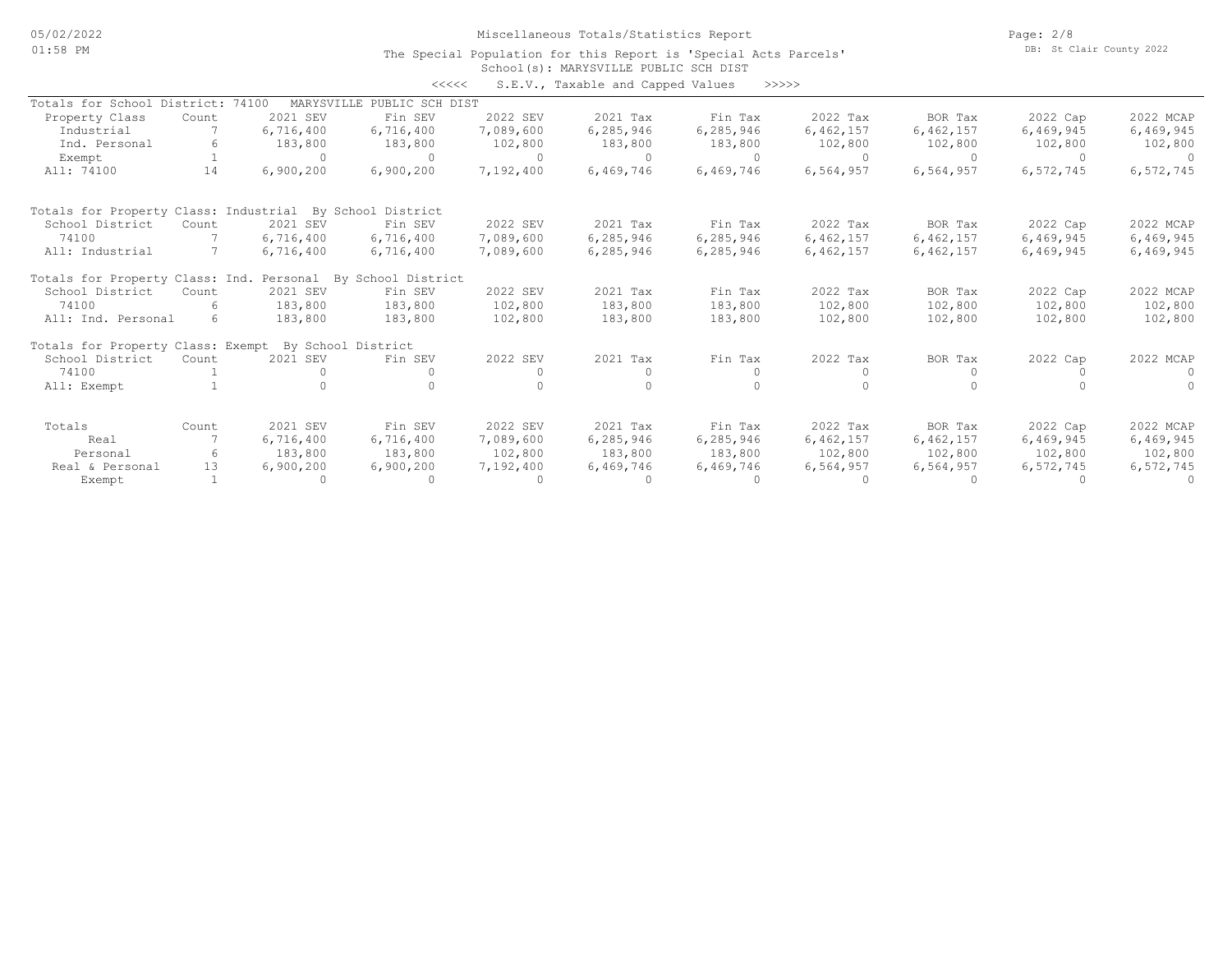### Miscellaneous Totals/Statistics Report

Page: 3/8 DB: St Clair County 2022

#### School(s): MARYSVILLE PUBLIC SCH DIST The Special Population for this Report is 'Special Acts Parcels'

|                                                             |          |            |                    | くくくくく          | PRE/MBT Percentage Times S.E.V. | >>>>>          |            |           |           |
|-------------------------------------------------------------|----------|------------|--------------------|----------------|---------------------------------|----------------|------------|-----------|-----------|
| Totals for School District: 74100                           |          | MARYSVILLE | PUBLIC SCH DIST    |                |                                 |                |            |           |           |
| Property Class                                              | Count    | 2021 ORIG  | 2021 ORIG          | Final PRE      | Final                           | W/O Winter     | W/O Winter | 2022 ORIG | 2022 ORIG |
|                                                             |          | PRE        | Non-PRE            |                | Non-PRE                         | PRE            | Non-PRE    | PRE       | Non-PRE   |
| Industrial                                                  | $\Omega$ | $\Omega$   | 6,716,400          | $\overline{0}$ | 6,716,400                       | $\Omega$       | 6,716,400  | $\Omega$  | 7,089,600 |
| Ind. Personal                                               | 6        | 183,800    | $\Omega$           | 183,800        | $\Omega$                        | 183,800        | $\Omega$   | 102,800   | - 0       |
| All: 74100                                                  | 6        | 183,800    | 6,716,400          | 183,800        | 6,716,400                       | 183,800        | 6,716,400  | 102,800   | 7,089,600 |
| Totals for Property Class: Industrial                       |          |            | By School District |                |                                 |                |            |           |           |
| School District                                             | Count    | 2021 ORIG  | 2021 ORIG          | Final PRE      | Final                           | W/O Winter     | W/O Winter | 2022 ORIG | 2022 ORIG |
|                                                             |          | PRE        | Non-PRE            |                | Non-PRE                         | PRE            | Non-PRE    | PRE       | Non-PRE   |
| 74100                                                       | $\Omega$ | $\Omega$   | 6,716,400          | $\circ$        | 6,716,400                       | $\Omega$       | 6,716,400  | $\Omega$  | 7,089,600 |
| All: Industrial                                             | $\circ$  | 0          | 6,716,400          | $\circ$        | 6,716,400                       | $\circ$        | 6,716,400  | $\Omega$  | 7,089,600 |
| Totals for Property Class: Ind. Personal By School District |          |            |                    |                |                                 |                |            |           |           |
| School District                                             | Count    | 2021 ORIG  | 2021 ORIG          | Final PRE      | Final                           | W/O Winter     | W/O Winter | 2022 ORIG | 2022 ORIG |
|                                                             |          | PRE.       | Non-PRE            |                | Non-PRE                         | PRE.           | Non-PRE    | PRE       | Non-PRE   |
| 74100                                                       | 6        | 183,800    | $\Omega$           | 183,800        |                                 | 183,800        | $\cap$     | 102,800   | $\Omega$  |
| All: Ind. Personal                                          | 6        | 183,800    | $\Omega$           | 183,800        |                                 | 183,800        | $\Omega$   | 102,800   | $\Omega$  |
| Totals                                                      | Count    | 2021 ORIG  | 2021 ORIG          | Final PRE      | Final                           | W/O Winter     | W/O Winter | 2022 ORIG | 2022 ORIG |
|                                                             |          | PRE        | Non-PRE            |                | Non-PRE                         | PRE            | Non-PRE    | PRE       | Non-PRE   |
| Real                                                        | $\circ$  | $\Omega$   | 6,716,400          | $\sim$ 0       | 6,716,400                       | $\overline{0}$ | 6,716,400  | $\sim$ 0  | 7,089,600 |
| Personal                                                    | 6        | 183,800    | $\Omega$           | 183,800        | $\cap$                          | 183,800        | $\Omega$   | 102,800   | - 0       |
| Real & Personal                                             | 6        | 183,800    | 6,716,400          | 183,800        | 6,716,400                       | 183,800        | 6,716,400  | 102,800   | 7,089,600 |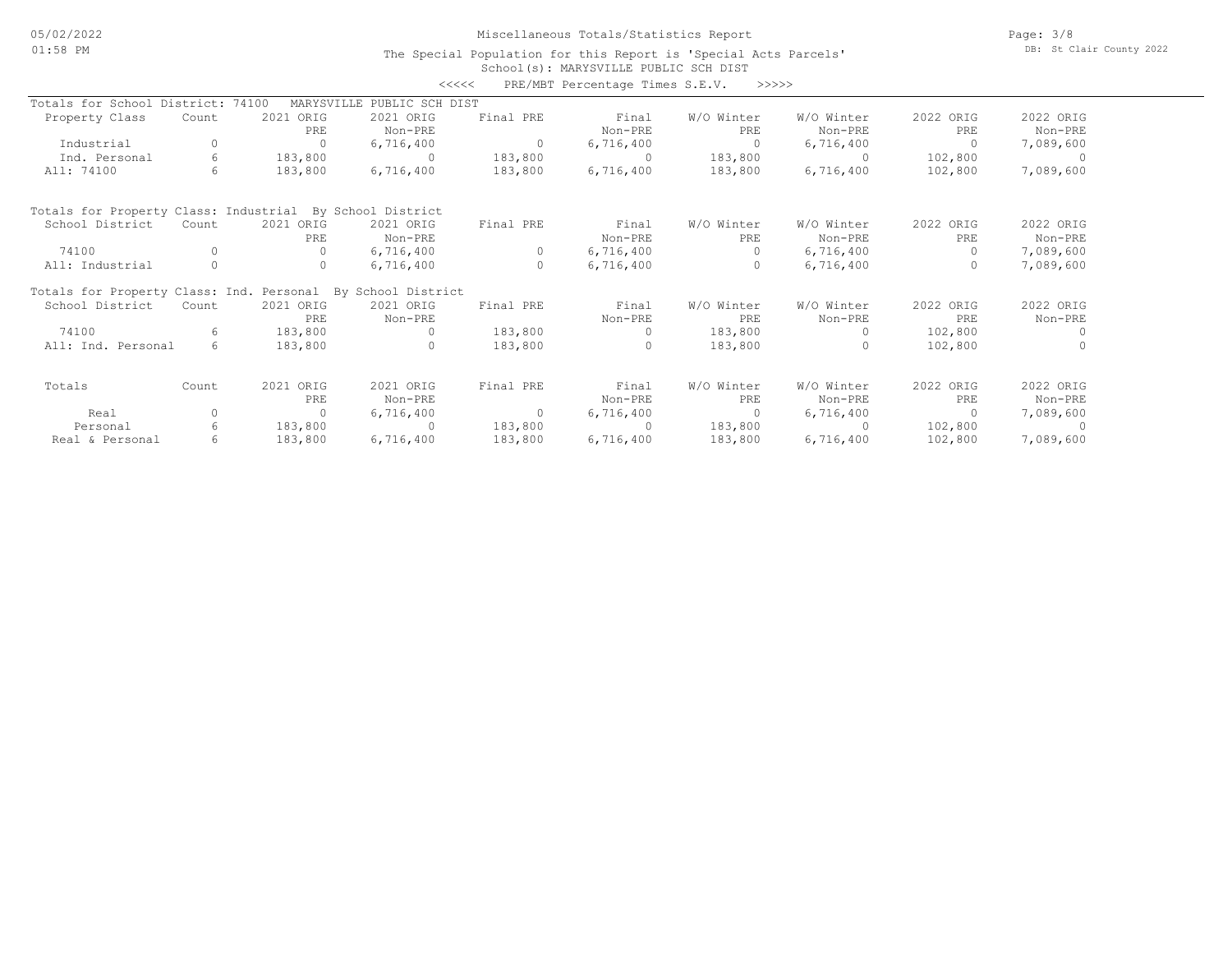### Miscellaneous Totals/Statistics Report

Page: 4/8 DB: St Clair County 2022

#### School(s): MARYSVILLE PUBLIC SCH DIST The Special Population for this Report is 'Special Acts Parcels'

|                                                             |          |                     | <<<<            |           | PRE/MBT Percentage Times Taxable | >>>>>      |             |           |           |
|-------------------------------------------------------------|----------|---------------------|-----------------|-----------|----------------------------------|------------|-------------|-----------|-----------|
| Totals for School District:                                 |          | 74100<br>MARYSVILLE | PUBLIC SCH DIST |           |                                  |            |             |           |           |
| Property Class                                              | Count    | 2021 ORIG           | 2021 ORIG       | Final PRE | Final                            | W/O Winter | W/O Winter  | 2022 ORIG | 2022 ORIG |
|                                                             |          | PRE                 | Non-PRE         |           | Non-PRE                          | PRE        | Non-PRE     | PRE       | Non-PRE   |
| Industrial                                                  |          | $\Omega$            | 6, 285, 946     | $\circ$   | 6,285,946                        | $\circ$    | 6,285,946   | 0         | 6,462,157 |
| Ind. Personal                                               | 6        | 183,800             | $\Omega$        | 183,800   |                                  | 183,800    | $\Omega$    | 102,800   |           |
| All: 74100                                                  | 6        | 183,800             | 6, 285, 946     | 183,800   | 6,285,946                        | 183,800    | 6,285,946   | 102,800   | 6,462,157 |
| Totals for Property Class: Industrial By School District    |          |                     |                 |           |                                  |            |             |           |           |
| School District                                             | Count    | 2021 ORIG           | 2021 ORIG       | Final PRE | Final                            | W/O Winter | W/O Winter  | 2022 ORIG | 2022 ORIG |
|                                                             |          | PRE                 | Non-PRE         |           | Non-PRE                          | <b>PRE</b> | Non-PRE     | PRE       | Non-PRE   |
| 74100                                                       |          | $\Omega$            | 6, 285, 946     | 0         | 6,285,946                        | $\Omega$   | 6,285,946   | $\Omega$  | 6,462,157 |
| All: Industrial                                             |          | $\circ$             | 6,285,946       | $\Omega$  | 6,285,946                        | $\circ$    | 6,285,946   | $\Omega$  | 6,462,157 |
| Totals for Property Class: Ind. Personal By School District |          |                     |                 |           |                                  |            |             |           |           |
| School District                                             | Count    | 2021 ORIG           | 2021 ORIG       | Final PRE | Final                            | W/O Winter | W/O Winter  | 2022 ORIG | 2022 ORIG |
|                                                             |          | PRE                 | Non-PRE         |           | Non-PRE                          | PRE        | Non-PRE     | PRE       | Non-PRE   |
| 74100                                                       | 6        | 183,800             | $\bigcap$       | 183,800   |                                  | 183,800    |             | 102,800   |           |
| All: Ind. Personal                                          | 6        | 183,800             | O.              | 183,800   |                                  | 183,800    | $\bigcap$   | 102,800   |           |
| Totals                                                      | Count    | 2021 ORIG           | 2021 ORIG       | Final PRE | Final                            | W/O Winter | W/O Winter  | 2022 ORIG | 2022 ORIG |
|                                                             |          | PRE                 | Non-PRE         |           | Non-PRE                          | PRE        | Non-PRE     | PRE       | Non-PRE   |
| Real                                                        | $\Omega$ | $\Omega$            | 6, 285, 946     | $\Omega$  | 6,285,946                        | $\Omega$   | 6,285,946   | $\Omega$  | 6,462,157 |
| Personal                                                    | 6        | 183,800             | $\Omega$        | 183,800   | $\Omega$                         | 183,800    | $\cap$      | 102,800   |           |
| Real & Personal                                             | 6        | 183,800             | 6, 285, 946     | 183,800   | 6, 285, 946                      | 183,800    | 6, 285, 946 | 102,800   | 6,462,157 |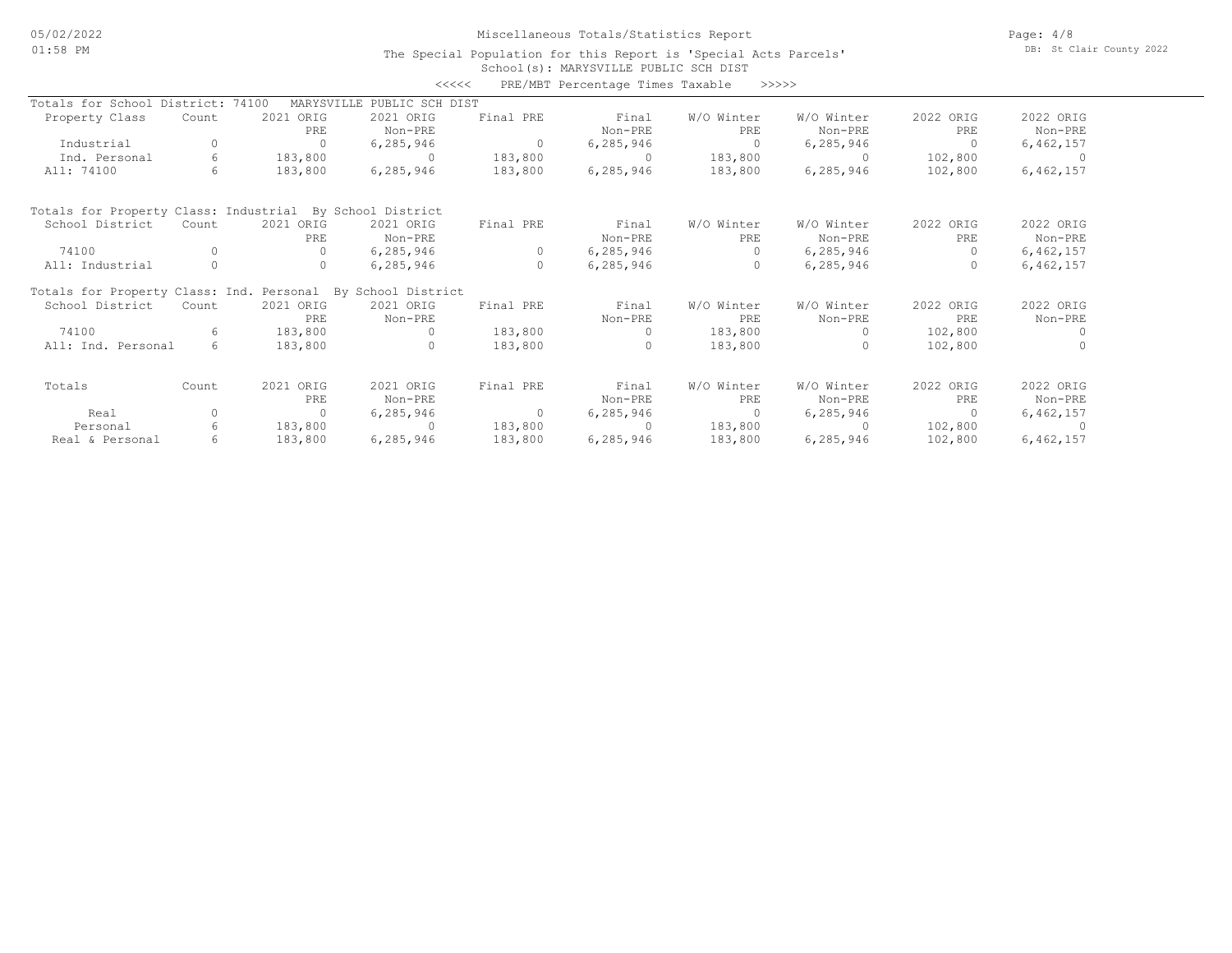05/02/2022 01:58 PM

The Special Population for this Report is 'Special Acts Parcels'

Page: 5/8 DB: St Clair County 2022

School(s): MARYSVILLE PUBLIC SCH DIST <<<<< DDA/LDFA Totals - CFT/IFT/REHAB Totals >>>>>

\*\*\*\*\* DDA/LDFA Totals \*\*\*\*\*

|              |       | Base  | Current        | Current | Current  | Final    | Final   | Finai    |
|--------------|-------|-------|----------------|---------|----------|----------|---------|----------|
| DDA/LDFA     | Count | Value | Assessed       | Taxable | Captured | Assessed | Taxable | Captured |
| SCHEFENACKER |       |       | 900 ,⊥ر<br>891 | 793,611 |          | 836,100  | 768,255 |          |

\*\*\*\*\* CFT/IFT/REHAB Totals \*\*\*\*\*

|                                            |                 | Count | SEV Value | Taxable Value |
|--------------------------------------------|-----------------|-------|-----------|---------------|
| IFT - Pre 1994 Rates                       | Real            |       |           |               |
| TFT - Pre 1994 Rates                       | Personal        |       |           |               |
| IFT - Pre 1994 Rates                       | Real & Personal |       |           |               |
| IFT - FZN AdVal Rates PA 2 Real            |                 |       | 426,200   | 1,095,000     |
| IFT - FZN AdVal Rates PA 2 Personal        |                 |       |           |               |
| IFT - FZN AdVal Rates PA 2 Real & Personal |                 |       | 426,200   | 1,095,000     |
| IFT - Post 1994 Rates                      | Real            | 11    | 6,663,400 | 6,035,957     |
| IFT - Post 1994 Rates                      | Personal        | 34    | 102,800   | 102,800       |
| IFT - Post 1994 Rates                      | Real & Personal | 45    | 6,766,200 | 6,138,757     |
| PILT - Payment in Lieu of  Real            |                 |       |           |               |
| PILT - Payment in Lieu of  Personal        |                 |       |           |               |
| PILT - Payment in Lieu of  Real & Personal |                 |       |           |               |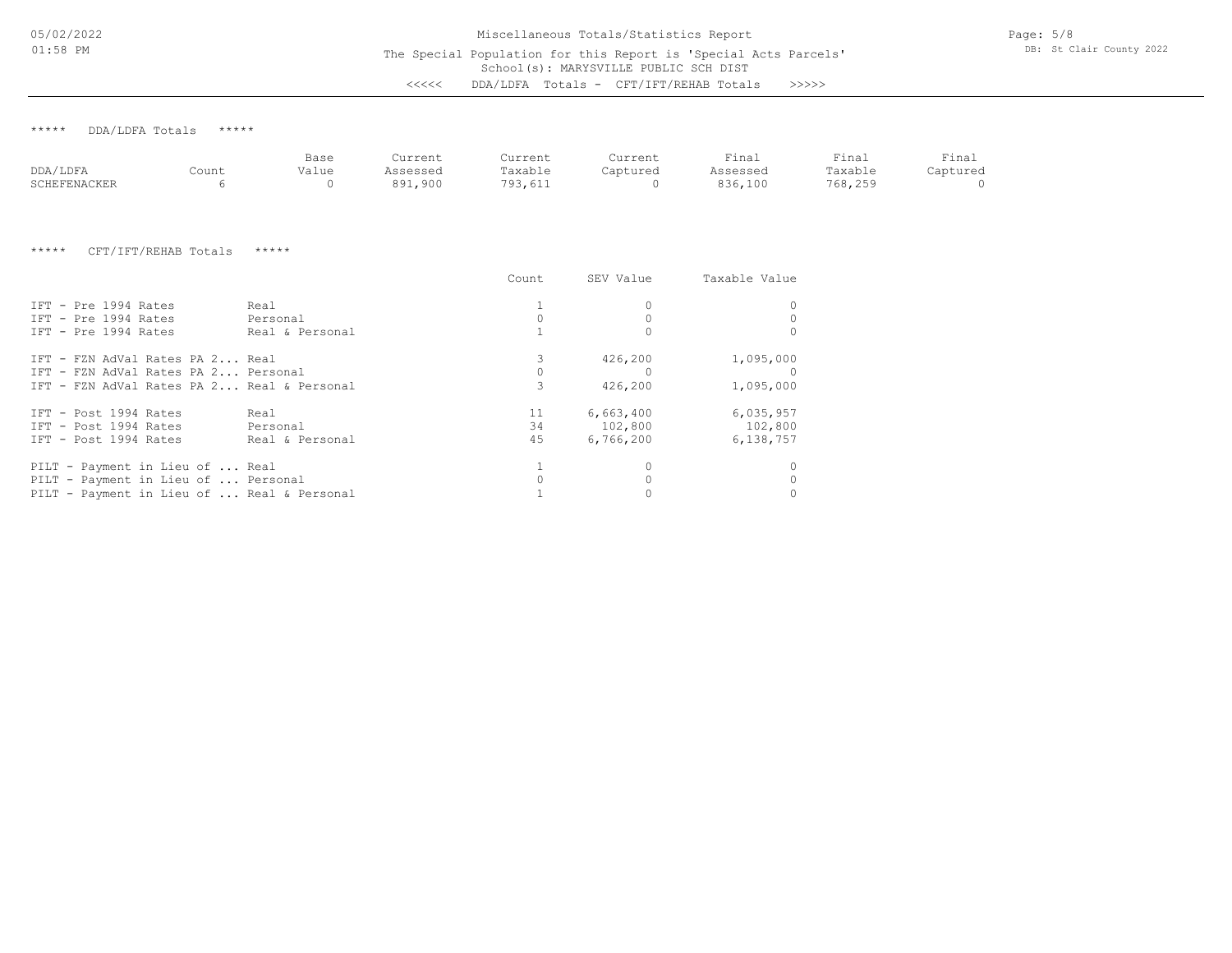05/02/2022

#### Miscellaneous Totals/Statistics Report

Page: 6/8 DB: St Clair County 2022

| $01:58$ PM                      |                             |                           | The Special Population for this Report is 'Special Acts Parcels'<br>School(s): MARYSVILLE PUBLIC SCH DIST |                               |                                 |                              |                             |                        |  |
|---------------------------------|-----------------------------|---------------------------|-----------------------------------------------------------------------------------------------------------|-------------------------------|---------------------------------|------------------------------|-----------------------------|------------------------|--|
|                                 |                             |                           |                                                                                                           | <<<<                          | Special Act Totals              | >>>>>>                       |                             |                        |  |
| *****<br>DDA/LDFA Totals        | *****                       |                           |                                                                                                           |                               |                                 |                              |                             |                        |  |
| DDA/LDFA<br><b>SCHEFENACKER</b> | Count<br>6                  | Base<br>Value<br>$\Omega$ | Current<br>Assessed<br>891,900                                                                            | Current<br>Taxable<br>793,611 | Current<br>Captured<br>$\Omega$ | Final<br>Assessed<br>836,100 | Final<br>Taxable<br>768,259 | Final<br>Captured<br>0 |  |
| *****                           | *****<br>Special Act Totals |                           |                                                                                                           |                               |                                 |                              |                             |                        |  |
|                                 |                             |                           |                                                                                                           | Count                         |                                 | SEV Value                    | Taxable Value               |                        |  |
| PILT - Payment in Lieu of Taxes |                             |                           | Real                                                                                                      |                               |                                 | 0                            | 0                           |                        |  |
| PILT - Payment in Lieu of Taxes |                             |                           | Personal                                                                                                  | 0                             |                                 | 0                            | 0                           |                        |  |
| PILT - Payment in Lieu of Taxes |                             |                           | Real & Personal                                                                                           |                               |                                 | $\Omega$                     | $\Omega$                    |                        |  |
| IFT - Pre 1994 Rates            |                             |                           | Real                                                                                                      | 1                             |                                 | 0                            | 0                           |                        |  |
| IFT - Pre 1994 Rates            |                             |                           | Personal                                                                                                  | $\circ$                       |                                 | 0                            | 0                           |                        |  |
| IFT - Pre 1994 Rates            |                             |                           | Real & Personal                                                                                           |                               |                                 | $\circ$                      | $\Omega$                    |                        |  |
| IFT - Post 1994 Rates           |                             |                           | Real                                                                                                      | 11                            |                                 | 6663400                      | 6035957                     |                        |  |
| IFT - Post 1994 Rates           |                             |                           | Personal                                                                                                  | 34                            |                                 | 102800                       | 102800                      |                        |  |

IFT - Rehab (Frozen) Real & Personal 426200 426200 IFT - Rehab (Frozen) Personal 0 0 0 IFT - Rehab (Frozen) Real 1 426200 426200 IFT - FZN AdVal Rates PA 210 2005 Real & Personal 2 0 668800 IFT - FZN AdVal Rates PA 210 2005 Personal 0 0 0 IFT - FZN AdVal Rates PA 210 2005 Real 2 0 668800 PA 328 Real & Personal 4 0 0 PA 328 Personal 4 0 0 PA 328 Real 0 0 0 IFT - Post 1994 Rates **Real & Personal** 45 6766200 6138757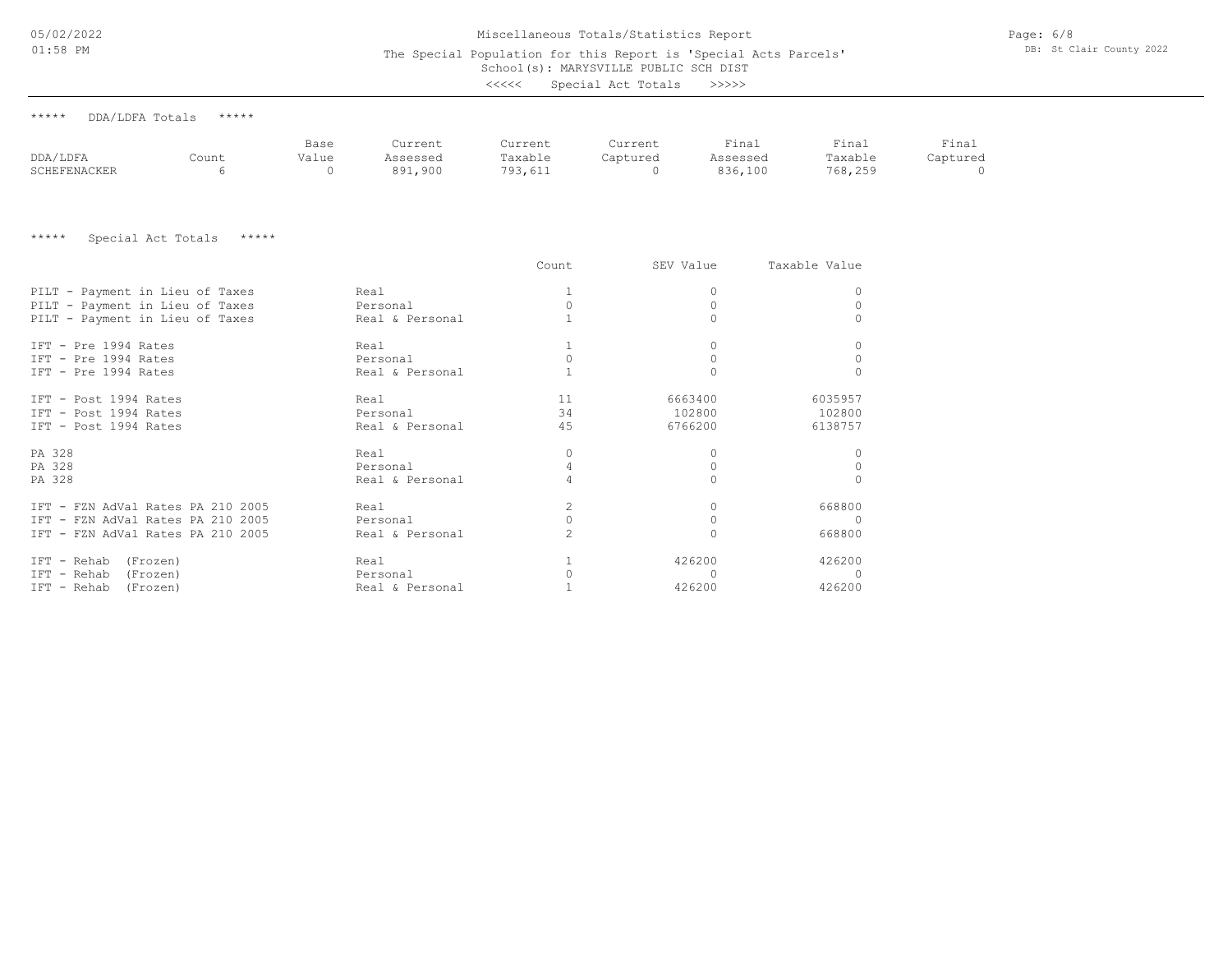## <<<<< Top 20 Statistics >>>>>

| *****                                                                                                                                                                       |                                                                                                                             |                                                                                      |
|-----------------------------------------------------------------------------------------------------------------------------------------------------------------------------|-----------------------------------------------------------------------------------------------------------------------------|--------------------------------------------------------------------------------------|
| ***** Top 20 S.E.V.s<br>$03 - 900 - 0033 - 000$                                                                                                                             | SMR AUTOMOTIVE SYSTEMS USA INC                                                                                              |                                                                                      |
| $03 - 900 - 0031 - 000$                                                                                                                                                     | SMR AUTOMOTIVE SYSTEMS USA INC                                                                                              | 2,778,100<br>\$<br>\$<br>1,284,400                                                   |
| $03 - 900 - 0030 - 000$                                                                                                                                                     | SMR AUTOMOTIVE SYSTEMS USA INC                                                                                              | \$<br>891,900                                                                        |
| $03 - 900 - 0034 - 000$                                                                                                                                                     | CAMPBELL & SHAW STEEL                                                                                                       | \$<br>791,500                                                                        |
| $03 - 900 - 0035 - 000$                                                                                                                                                     |                                                                                                                             | \$<br>681,500                                                                        |
| $03 - 902 - 0005 - 000$                                                                                                                                                     | EPC COLUMBIA INC                                                                                                            | \$<br>426,200                                                                        |
| $03 - 900 - 0032 - 000$                                                                                                                                                     | SMR AUTOMOTIVE SYSTEMS USA INC                                                                                              | \$<br>236,000                                                                        |
| $03 - 901 - 0045 - 000$                                                                                                                                                     | MARYSVILLE ETHANOL LLC                                                                                                      | \$<br>102,800                                                                        |
| $03 - 773 - 0005 - 000$                                                                                                                                                     | CITY OF MARYSVILLE                                                                                                          | \$<br>0                                                                              |
| 03-900-0018-000                                                                                                                                                             | BETEM, INC                                                                                                                  | \$<br>0                                                                              |
| $03 - 900 - 0020 - 000$                                                                                                                                                     | SCHEFENACKER VISION                                                                                                         | \$<br>0                                                                              |
| $03 - 900 - 0021 - 000$                                                                                                                                                     | SCHEFENACKER VISION                                                                                                         | \$<br>0                                                                              |
| $03 - 900 - 0023 - 000$                                                                                                                                                     | ST CLAIR PACKAGING INC                                                                                                      | \$<br>0                                                                              |
| $03 - 900 - 0024 - 000$                                                                                                                                                     | REX PERFORMANCE PRODUCTS LLC                                                                                                | $\frac{1}{2}$<br>0                                                                   |
| $03 - 900 - 0025 - 000$                                                                                                                                                     | SMR AUTOMOTIVE SYSTEMS USA INC                                                                                              | \$<br>0                                                                              |
| $03 - 900 - 0026 - 000$                                                                                                                                                     | MARYSVILLE ETHANOL LLC                                                                                                      | \$<br>$\mathbf{0}$                                                                   |
| $03 - 900 - 0027 - 000$                                                                                                                                                     | SMR AUTOMOTIVE SYSTEMS USA INC                                                                                              | \$<br>0                                                                              |
| $03 - 900 - 0028 - 000$                                                                                                                                                     | FLINT HILLS RESOURCES POLYMERS LLC                                                                                          | \$<br>$\mathbf{0}$                                                                   |
| $03 - 901 - 0033 - 000$                                                                                                                                                     | MUELLER IMPACTS COMPANY INC                                                                                                 | \$<br>$\mathbf{0}$                                                                   |
| $03 - 901 - 0034 - 000$                                                                                                                                                     | MUELLER IMPACTS COMPANY INC                                                                                                 | \$<br>$\Omega$                                                                       |
| Top 20 Taxable Values *****<br>*****<br>$03 - 900 - 0033 - 000$<br>$03 - 900 - 0031 - 000$<br>$03 - 900 - 0030 - 000$<br>$03 - 900 - 0034 - 000$<br>$03 - 900 - 0035 - 000$ | SMR AUTOMOTIVE SYSTEMS USA INC<br>SMR AUTOMOTIVE SYSTEMS USA INC<br>SMR AUTOMOTIVE SYSTEMS USA INC<br>CAMPBELL & SHAW STEEL | 2,480,518<br>Ş<br>\$<br>1,085,328<br>\$<br>793,611<br>\$<br>759,000<br>\$<br>681,500 |
| $03 - 902 - 0004 - 000$                                                                                                                                                     | PAUMAC INVESTMENTS LLC                                                                                                      | \$<br>668,800                                                                        |
| $03 - 902 - 0005 - 000$                                                                                                                                                     | EPC COLUMBIA INC                                                                                                            | \$<br>426,200                                                                        |
| $03 - 900 - 0032 - 000$                                                                                                                                                     | SMR AUTOMOTIVE SYSTEMS USA INC                                                                                              | \$<br>236,000                                                                        |
| $03 - 901 - 0045 - 000$                                                                                                                                                     | MARYSVILLE ETHANOL LLC                                                                                                      | \$<br>102,800                                                                        |
| $03 - 773 - 0005 - 000$                                                                                                                                                     | CITY OF MARYSVILLE                                                                                                          | \$<br>0                                                                              |
| $03 - 900 - 0018 - 000$                                                                                                                                                     | BETEM, INC                                                                                                                  | \$<br>0                                                                              |
| $03 - 900 - 0020 - 000$                                                                                                                                                     | SCHEFENACKER VISION                                                                                                         | \$<br>0                                                                              |
| $03 - 900 - 0021 - 000$                                                                                                                                                     | SCHEFENACKER VISION                                                                                                         | \$<br>$\mathbf{0}$                                                                   |
| $03 - 900 - 0023 - 000$                                                                                                                                                     | ST CLAIR PACKAGING INC                                                                                                      | \$<br>0                                                                              |
| $03 - 900 - 0024 - 000$                                                                                                                                                     | REX PERFORMANCE PRODUCTS LLC                                                                                                | \$<br>0                                                                              |
| $03 - 900 - 0025 - 000$                                                                                                                                                     | SMR AUTOMOTIVE SYSTEMS USA INC                                                                                              | \$<br>0                                                                              |
| $03 - 900 - 0026 - 000$                                                                                                                                                     | MARYSVILLE ETHANOL LLC                                                                                                      | \$<br>$\mathbf{0}$                                                                   |
| $03 - 900 - 0027 - 000$                                                                                                                                                     | SMR AUTOMOTIVE SYSTEMS USA INC                                                                                              | \$<br>0                                                                              |
| $03 - 900 - 0028 - 000$                                                                                                                                                     | FLINT HILLS RESOURCES POLYMERS LLC                                                                                          | \$<br>0                                                                              |
| $03 - 901 - 0033 - 000$                                                                                                                                                     | MUELLER IMPACTS COMPANY INC                                                                                                 | \$<br>$\Omega$                                                                       |
|                                                                                                                                                                             |                                                                                                                             |                                                                                      |
| ***** Top 20 Owners by Taxable Value *****                                                                                                                                  |                                                                                                                             |                                                                                      |
| SMR AUTOMOTIVE SYSTEMS USA INC                                                                                                                                              | has<br>$4,595,457$ Taxable Value in 10 Parcel(s)                                                                            |                                                                                      |
| CAMPBELL & SHAW STEEL                                                                                                                                                       | 759,000 Taxable Value in 1 Parcel(s)<br>has                                                                                 |                                                                                      |
|                                                                                                                                                                             | 681,500 Taxable Value in 1 Parcel(s)<br>has                                                                                 |                                                                                      |
| PAUMAC INVESTMENTS LLC                                                                                                                                                      | 668,800 Taxable Value in 1 Parcel(s)<br>has                                                                                 |                                                                                      |
| EPC COLUMBIA INC                                                                                                                                                            | 426,200 Taxable Value in 1 Parcel(s)<br>has                                                                                 |                                                                                      |
| MARYSVILLE ETHANOL LLC                                                                                                                                                      | 102,800 Taxable Value in 2 Parcel(s)<br>has                                                                                 |                                                                                      |
| HURON AUTOMATIC SCREW                                                                                                                                                       | 0 Taxable Value in 3 Parcel(s)<br>has                                                                                       |                                                                                      |
| HURON AUTOMATIC SCREW CO                                                                                                                                                    | 0 Taxable Value in 1 Parcel(s)<br>has                                                                                       |                                                                                      |
| BROWN AEROSPACE MFG SYSTEMS LLC                                                                                                                                             | 0 Taxable Value in 1 Parcel(s)<br>has                                                                                       |                                                                                      |
| MPP CORPORATION                                                                                                                                                             | 0 Taxable Value in 1 Parcel(s)<br>has                                                                                       |                                                                                      |
| WESTWIND PLASTICS INC                                                                                                                                                       | 0 Taxable Value in 1 Parcel(s)<br>has                                                                                       |                                                                                      |
| P.M.R. INDUSTRIES                                                                                                                                                           | 0 Taxable Value in 2 Parcel(s)<br>has                                                                                       |                                                                                      |
| MPP CORP                                                                                                                                                                    | 0 Taxable Value in 1 Parcel(s)<br>has                                                                                       |                                                                                      |